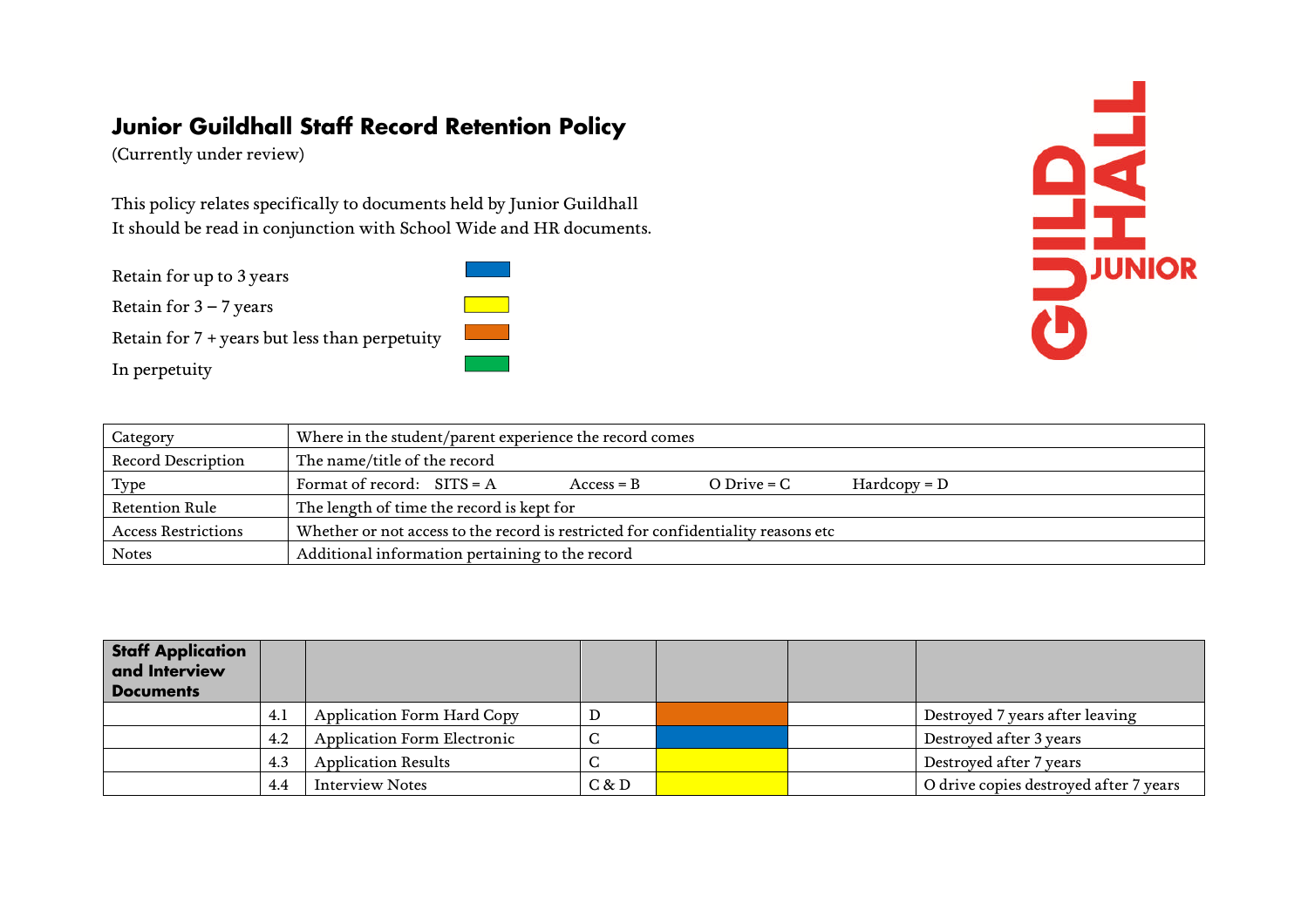| <b>Staff Life</b> |      | <b>Disability, Health &amp; Welfare</b> |             |              |                                    |
|-------------------|------|-----------------------------------------|-------------|--------------|------------------------------------|
|                   | 5.1  | Sickness and Medical Notes              | ${\bf D}$   |              | Destroyed 7 years after leaving    |
|                   | 5.2  | <b>Meeting Notes</b>                    | C & D       | Restricted O | Destroyed 7 years after leaving    |
|                   |      |                                         |             | Drive        |                                    |
|                   |      | <b>Disciplinary and Complaints</b>      |             |              |                                    |
|                   | 5.3  | Correspondence                          | C & D       | Restricted O | Destroyed after 7 years            |
|                   |      |                                         |             | Drive        |                                    |
|                   | 5.4  | Documentation                           | C & D       | Restricted O | Destroyed after 7 years            |
|                   |      |                                         |             | Drive        |                                    |
|                   | 5.5  | Meeting notes                           | C & D       | Restricted O | Destroyed after 7 years            |
|                   |      |                                         |             | Drive        |                                    |
|                   |      | <b>Attendance Records</b>               |             |              |                                    |
|                   | 5.6  | Notices for students                    | $\mathbf D$ |              | Destroyed after 3 years            |
|                   | 5.7  | Data Records                            | $\bf{B}$    |              | Destroyed 7 years after leaving    |
|                   |      | <b>Appraisal Records</b>                |             |              |                                    |
|                   | 5.8  | Forms - Formal Appraisal                | $\mathsf C$ | Restricted O | Destroyed 7 years after leaving    |
|                   |      |                                         |             | Drive        |                                    |
|                   | 5.9  | Reports - Staff Observation             | ${\bf C}$   | Restricted O | Destroyed 7 years after leaving    |
|                   |      |                                         |             | Drive        |                                    |
|                   |      | <b>DBS Data</b>                         |             |              |                                    |
|                   |      | <b>DBS</b> Certificates                 | D           |              | Destroyed immediately after Number |
|                   |      |                                         |             |              | and Date has been recorded         |
|                   |      | DBS Certificate Number and Date         | B & C       |              | Destroyed 7 years after leaving    |
|                   |      | DBS Update Service Number               | B & C       |              | Destroyed 7 years after leaving    |
|                   |      | <b>General Correspondence</b>           |             |              |                                    |
|                   | 5.10 | Hard copy correspondence                | $\mathbf D$ |              | Destroyed 7 years after leaving    |
|                   | 5.11 | Electronically held correspondence      | ${\bf C}$   |              | Destroyed 7 years after leaving    |
|                   | 5.12 | Email correspondence                    | ${\bf C}$   |              |                                    |